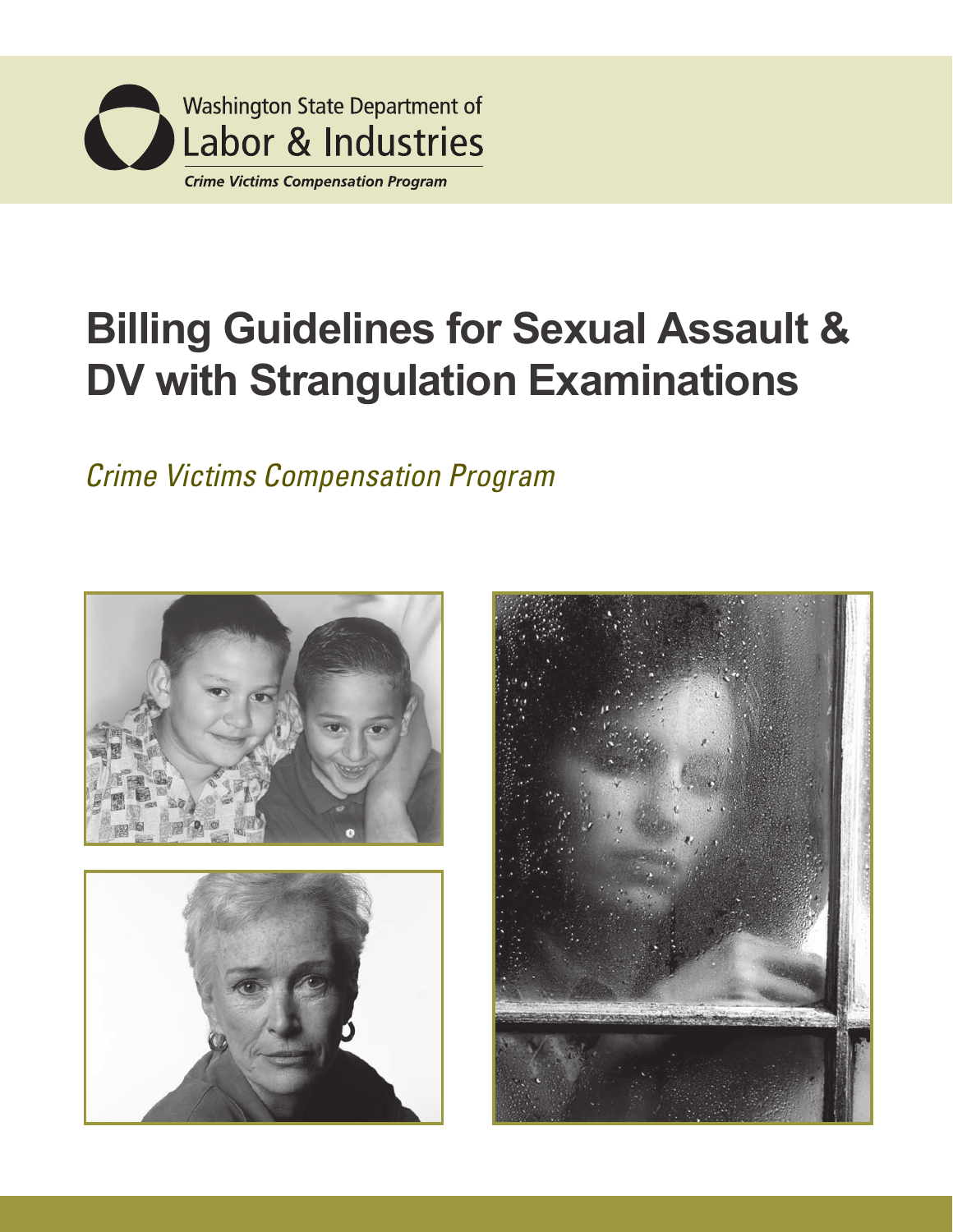# Filing a police report *is not required*

to receive a sexual assault exam or domestic violence strangulation exam.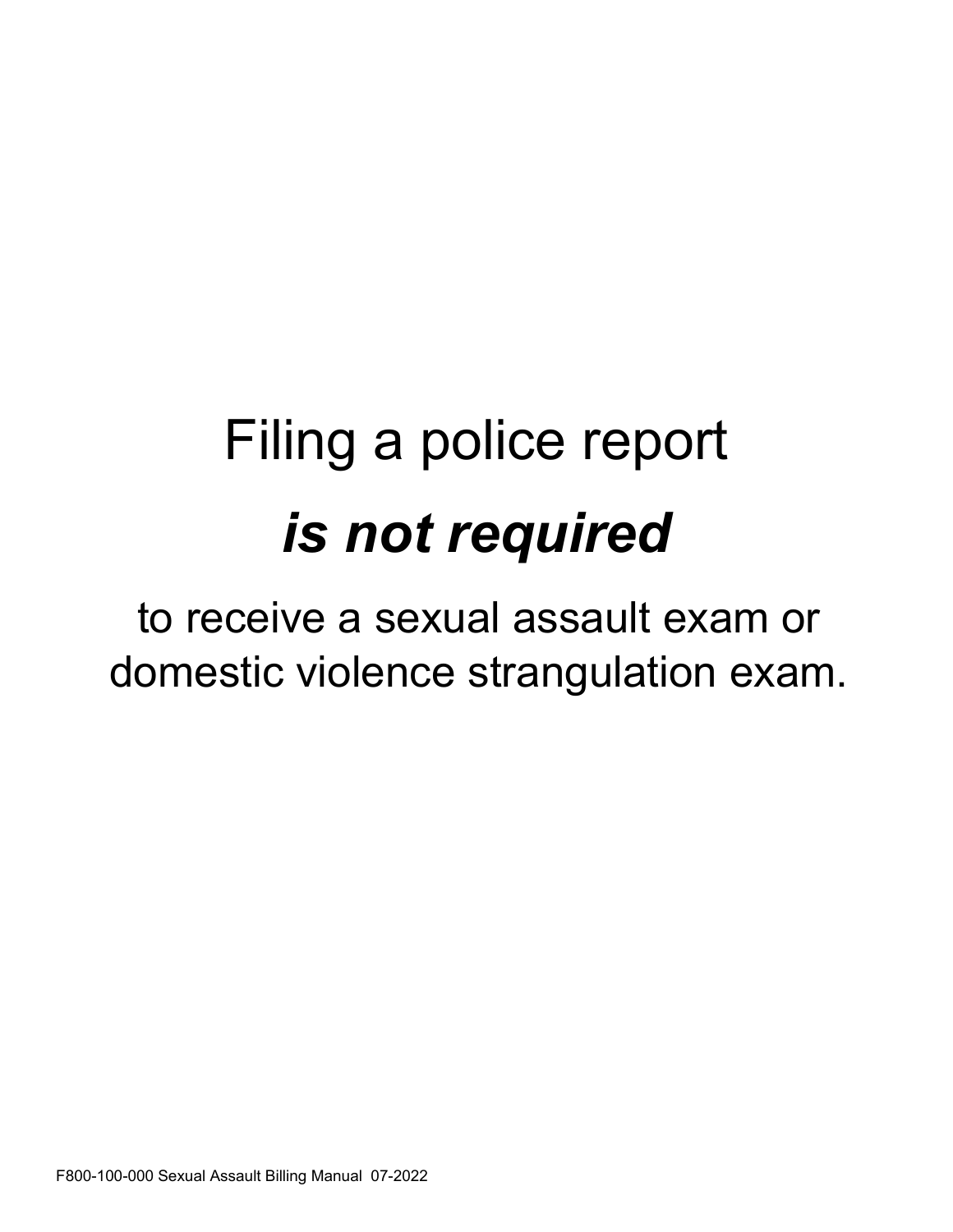### **Table of Contents**

| Reporting Requirements for Sexual Assault and Domestic Violence with Strangulation Exam  1 |  |
|--------------------------------------------------------------------------------------------|--|
|                                                                                            |  |
|                                                                                            |  |
|                                                                                            |  |
|                                                                                            |  |
|                                                                                            |  |
|                                                                                            |  |
|                                                                                            |  |
|                                                                                            |  |
|                                                                                            |  |
|                                                                                            |  |
|                                                                                            |  |
|                                                                                            |  |
|                                                                                            |  |
|                                                                                            |  |
|                                                                                            |  |
|                                                                                            |  |
|                                                                                            |  |
|                                                                                            |  |
|                                                                                            |  |
|                                                                                            |  |
|                                                                                            |  |
|                                                                                            |  |
|                                                                                            |  |
|                                                                                            |  |
|                                                                                            |  |
|                                                                                            |  |
|                                                                                            |  |
| Statement for Crime Victims Miscellaneous Services form (F800-076-000)  11                 |  |
|                                                                                            |  |
|                                                                                            |  |
|                                                                                            |  |

CPT<sup>®</sup> codes and descriptions copyright 2014 by American Medical Association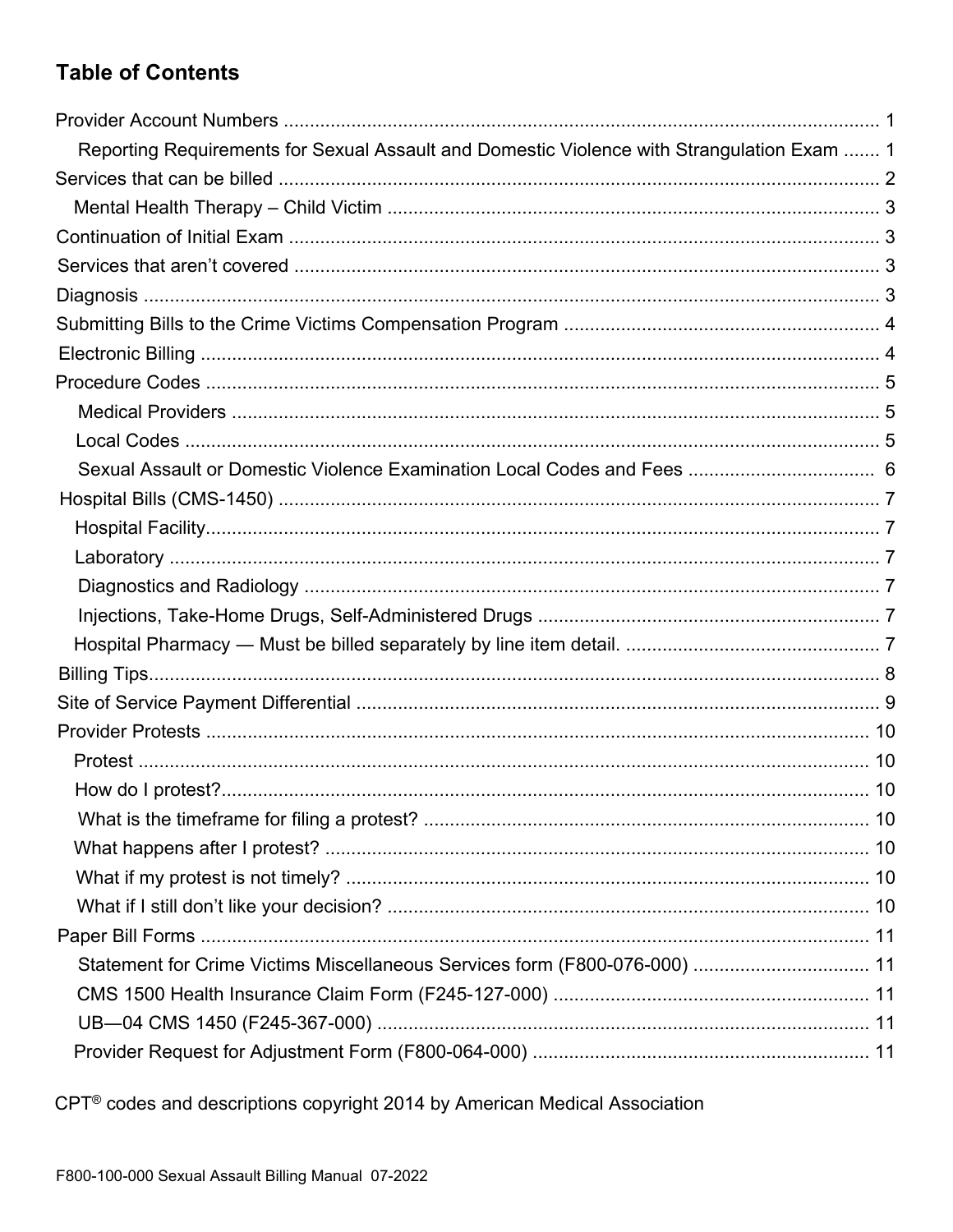State Law [\(RCW 7.68.170\)](http://app.leg.wa.gov/rcw/default.aspx?cite=7.68.170) requires Crime Victims Compensation Program to pay the costs of sexual assault exam when they are performed to gather evidence for possible prosecution. Crime Victims Compensation Program is the primary payer for initial sexual assault exam. The claimant is not required to file a police report to receive a sexual assault exam. The claimant is not required to file an application for benefits and may not be billed for these costs.

State Law effective 07/25/2021 requires Crime Victims Compensation Programs to pay the cost of domestic violence strangulation exam when they are performed to gather evidence for possible prosecution. Crime Victims Compensation Program is the primary payer for initial exam. The claimant is not required to file a police report to receive a domestic violence strangulation exam. The claimant is not required to file an application for benefits and may not be billed for these costs.

If the examination includes treatment (i.e. setting broken bone, repair a laceration) or if the claimant will require follow-up treatment (i.e. remove cast, remove stiches, mental health counseling), a timely Application for Benefits must be filed with the Crime Victims Compensation Program in order for the treatment to be considered for payment.

At the time of assault, if the victim was confined in any county or city jail, federal jail or prison or in any other federal institution, or any state correctional institution maintained and operated by the Department of Social and Health Services or the Department of Corrections or was confined or living in any other institution maintained and operated by the Department of Social and Health Services or the Department of Corrections Crime Victims Compensation Program is not responsible for payment. Submit your bills to the institution.

If the assault occurred outside of the State of Washington, Crime Victims Compensation Program is not responsible for payment. Submit your bills to the state where the assault occurred.

#### **Provider Account Numbers**

Health care providers who treat both injured workers and crime victims can bill the Crime Victims Compensation Program using their Labor and Industries provider account number.

If you do not have a provider number go to the following link to apply. [Crime Victim and Provider Resources \(wa.gov\)](https://lni.wa.gov/claims/crime-victim-claims/crime-victim-and-provider-resources)

#### **Reporting Requirements for Sexual Assault and Domestic Violence with strangulation examinations**

Providers who perform the examinations must submit a report. The report can be the one-page Crime Victims Compensation Program Sexual Assault Exam Report/Domestic Violence with Strangulation or a narrative report. The report must contain the location of assault (e.g. city, county, state). The claimant is not required to file a police report to receive an exam.

The local procedure codes 0130C through 0133C are intended to be used for the initial examination only. However, you may bill using customary CPT® and/or HCPC codes.

To get a copy of the one-page Crime Victims Compensation Sexual Assault Exam/Domestic Violence with Strangulation Report go to:<https://lni.wa.gov/forms-publications/F800-098-000.pdf>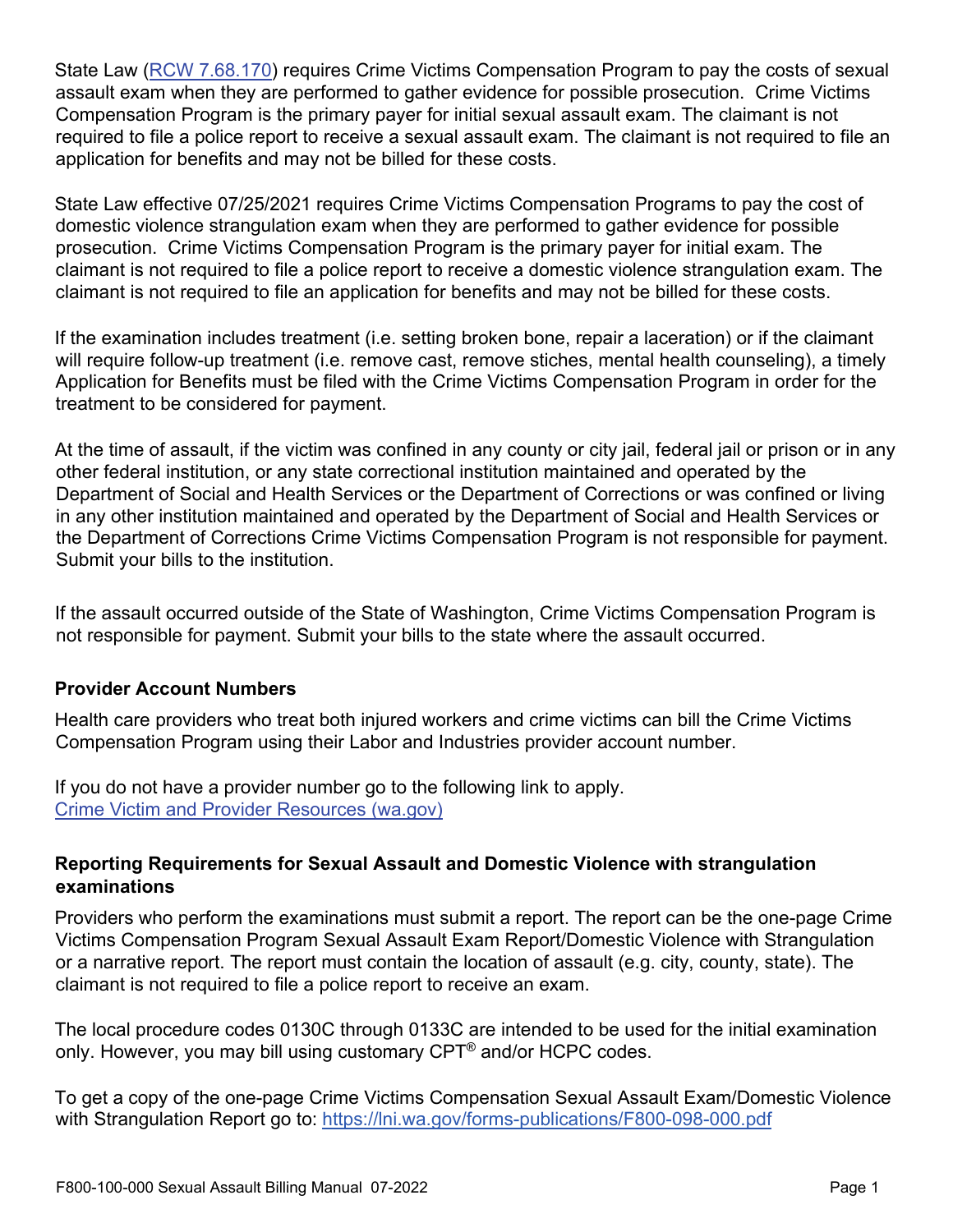#### **Services that can be billed**

Crime Victims Compensation Program will cover the following items when billed in conjunction with the initial sexual assault examination provided all other conditions satisfy RCW 7.68.170 Examination costs of sexual assault victims paid by state.

- Laboratory Cultures, Diagnostic Tests, Urine Serum Drug & Alcohol screen, CBC, Tests for baselines: HIV, Hep B, Hep C, STDs, Pregnancy.
- Diagnostics and Radiology X-rays, Sonograms, CT Scans, MRI.
- Injections, Take-Home Drugs, Self-Administered Drugs Sedative medications, Pain Medications, Substances related to exam procedure, Vaccines, Antibiotics.
- Post coital contraception.
- Prophylaxis for sexually transmitted diseases.
- Hepatitis B Immune Globulin.
- Tetanus Toxoid vaccine.
- Up to a 28-day course of HIV therapy medication
- Repeat Laboratory tests up to 13 months after exposure
- Emergency transportation to a hospital may be covered if personal transport is not available or if the emergency transport is medically necessary.
- Emergency transportation to another hospital may be covered if personal transport is not available or if the emergency transport is medically necessary. Medical care and stabilization at the first hospital can be covered. For billing it would be helpful to know the patient was sent to another facility.

Crime Victims Compensation Program will cover the following items when billed in conjunction with the initial domestic violence strangulation examination.

- Laboratory Lab tests deemed necessary by medical professional for strangulation exam.
- Diagnostics and Radiology X-rays, Sonograms, CT Scans, MRI.
- Injections, Take-Home Drugs, Self-Administered Drugs Sedative medications, Pain Medications, Substances related to exam procedure, Vaccines, Antibiotics.
- Emergency transportation to a hospital may be covered if personal transport is not available or if the emergency transport is medically necessary.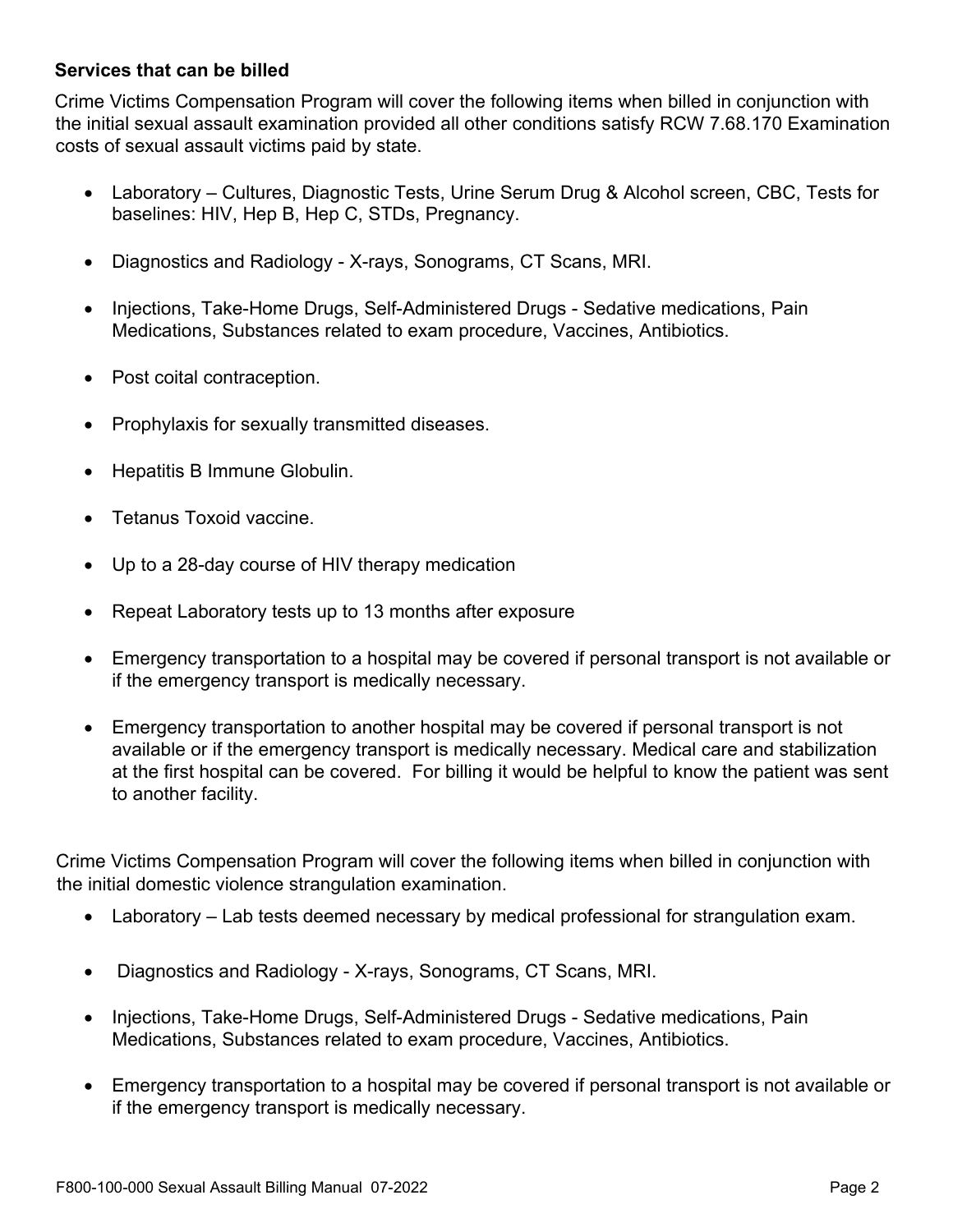• Emergency transportation to another hospital may be covered if personal transport is not available or if the emergency transport is medically necessary. Medical care and stabilization at the first hospital can be covered. For billing it would be helpful to know the patient was sent to another facility.

#### **Mental Health Therapy – Child Victim**

• A maximum of three counseling sessions may be authorized for the purpose of desensitizing a child victim to the physical sexual assault examination. This is used in the event the child victim is unable to complete the physical sexual assault examination, after the exam has been initiated. These counseling sessions are billed with and paid for as part of the sexual assault examination.

#### **Continuation of Initial Exam**

If a follow-up visit is a continuation of the initial sexual assault or domestic violence strangulation examination, a report must be submitted to support the follow-up visit was for the purpose of gathering evidence.

#### **Services that aren't covered**

- Supplies associated with the treatment of physical injuries sustained during a sexual assault or a domestic violence strangulation are not payable with the initial examinations.
- Follow-up visits that are not a continuation of initial exam, treatment of injuries sustained during a sexual assault and domestic violence strangulations or therapies for injuries sustained during the sexual assault or domestic violence strangulations are not payable under the initial claims.

Payment for treatment of injuries sustained during the sexual assault or domestic violence strangulation will only be considered when a timely Application for Benefits is filed with the Crime Victims Compensation Program. The claimant must file a police report and an Application for Benefits. If the claimant does not file an Application for Benefits, all follow-up treatment and associated costs will be the claimant's responsibility.

The form is available at: <https://lni.wa.gov/forms-publications/F800-042-000.pdf>

#### **Diagnosis**

The diagnosis on the bill must indicate the visit was for a sexual assault.

The ICD-9 diagnosis codes for sexual assault exams performed prior to 10/01/15 are: V71.5, 995.83 and 995.53.

The ICD-10 diagnosis codes for sexual assault exams performed on or after 10/01/15 are: O9A.4, O9A.41, O9A.411, O9A.412, O9A.413, O9A.419, O9A.42, O9A.43, T74.2, T74.21, T74.21XA, T74.21XD, T74.21XS, T74.22, T74.22XA, T74.22XD, T74.22XS, T76.2, T76.21, T76.21XA, T76.21XD, T76.21XS, T76.22, T76.22XA, T76.22XD, T76.22XS, Z04.4, Z04.41, Z04.42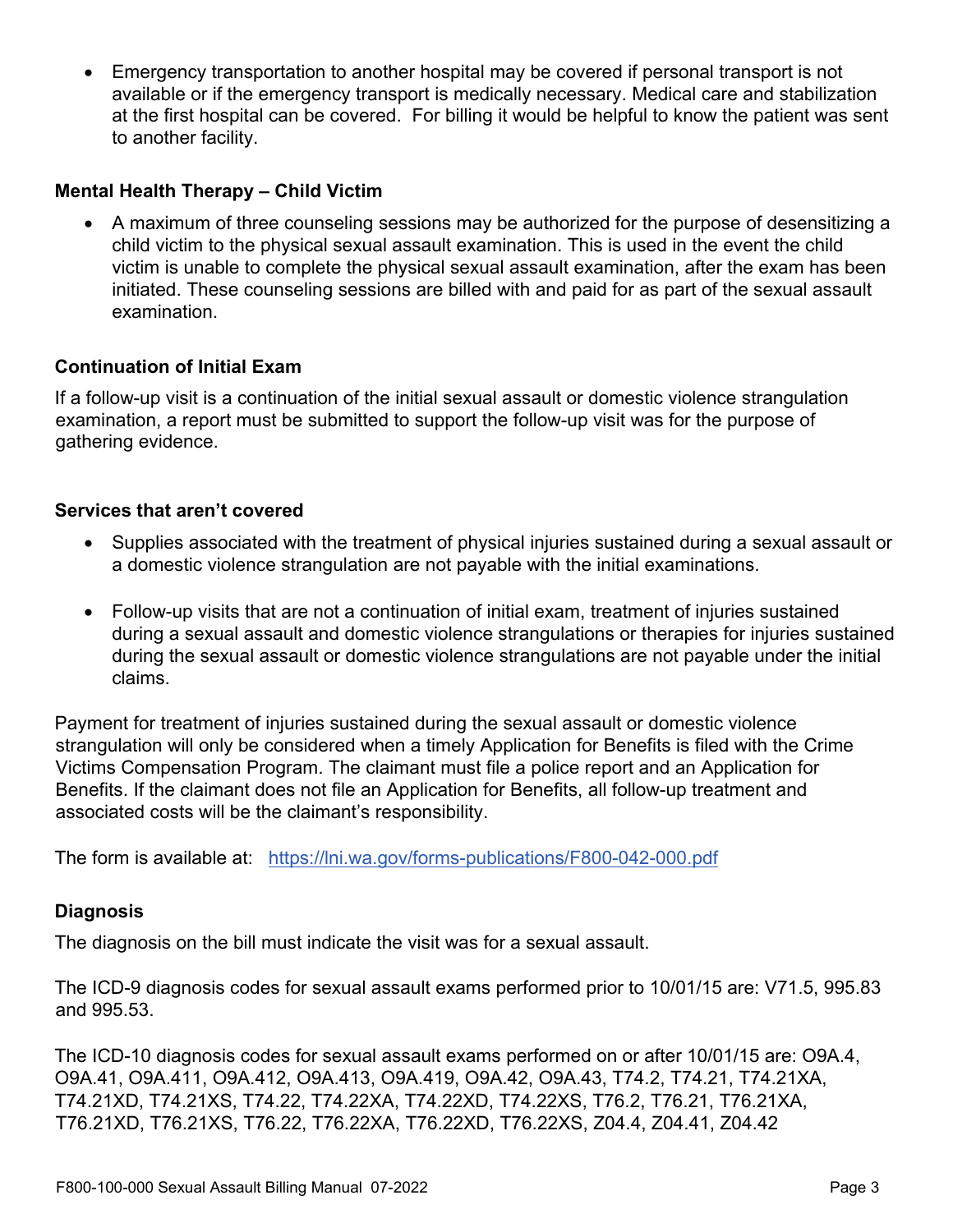The diagnosis on the bill must indicate the visit was for a domestic violence strangulation.

The ICD-10 diagnosis codes for domestic violence strangulation exams performed on or after 07/25/2021 are: T71.193, T71.193A, T71.193D, T71.194, T71.194A, T71.194D

If the diagnosis on the bill does not clearly indicate the visit was for sexual assault or domestic violence strangulation, payment may be delayed or denied.

#### **Submitting Bills to the Crime Victims Compensation Program**

When billing for services provided to a crime victim, include your provider account number on the bill form. On the CMS 1500 form it is box 33B. On the UB04 CMS-1450 it is box 51.

Charges must be submitted on Crime Victims Compensation Program approved billing forms. We can accept photocopies or facsimiles.

Sexual Assault claims begin with a "VR" or "VX" followed by a 5-digit number. Claim numbers are assigned by the Crime Victims Compensation Program when a bill is received for the initial sexual assault examination.

Domestic Violence strangulation claims begin with "VS" followed by a 5-digit number. Claim numbers are assigned by the Crime Victims Compensation Program when a bill is received for the initial domestic violence strangulation examination.

Send all bills for Crime Victims Compensation Program claims to:

Crime Victims Compensation Program Department of Labor and Industries PO Box 44520 Olympia WA 98504-4520

#### **Electronic Billing**

The Crime Victims Compensation Program can accept Direct Entry electronic bills. To start the process go to: [Provider Express Billing Sign In \(wa.gov\)](https://lni.wa.gov/patient-care/billing-payments/billing-li/provider-express-billing-signin) 

For detailed instructions on how to submit Direct Entry electronic bills to the Crime Victims Compensation Program go to: [General Provider Billing Manual \(F245-432-000\) \(wa.gov\)](https://lni.wa.gov/forms-publications/F245-432-000.pdf)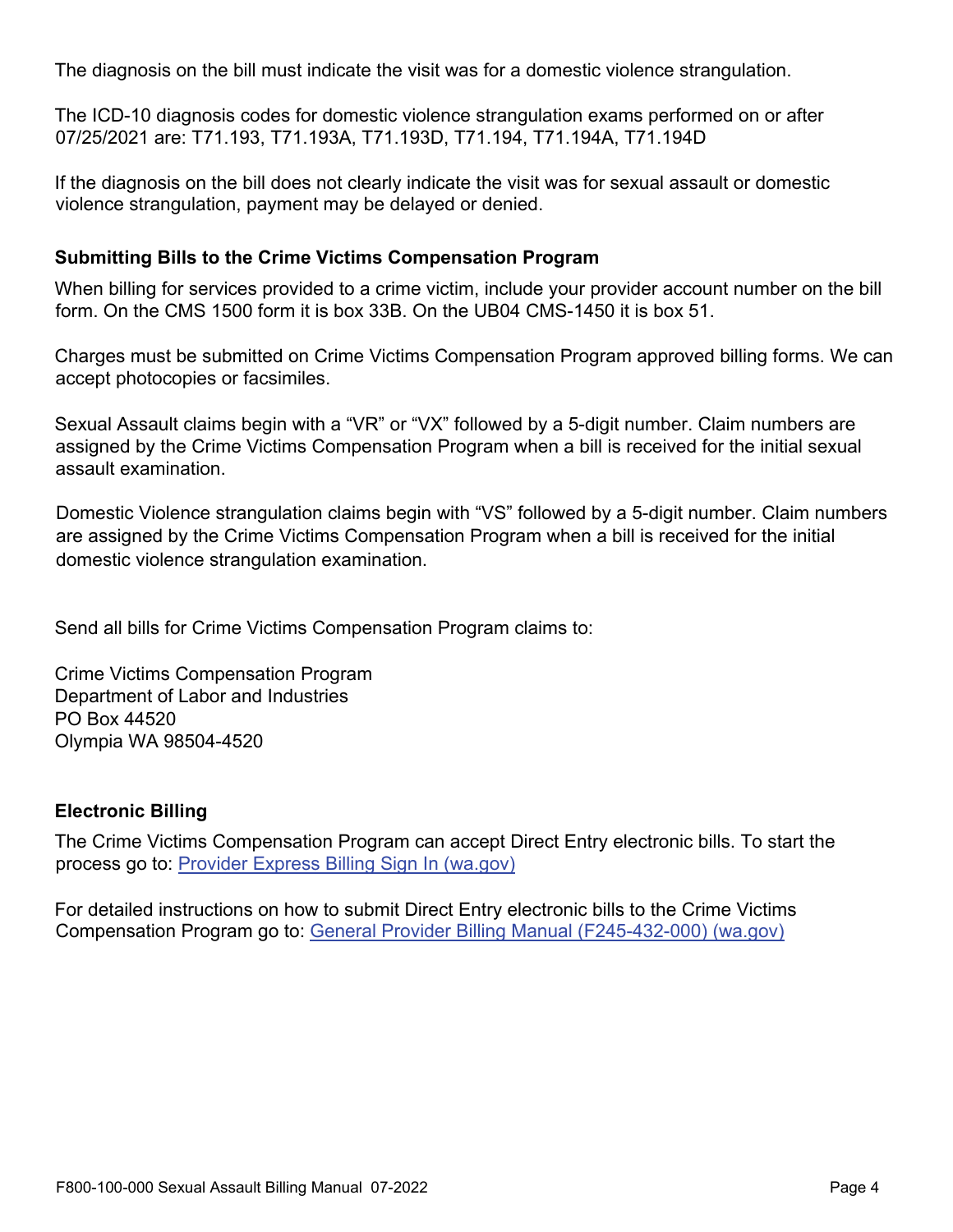#### **Procedure Codes**

#### **Medical Providers**

Providers who perform the initial sexual assault or domestic violence strangulation examination should bill using the Local Codes 0131C-0133C. If no sexual assault or domestic violence strangulation examination is performed, bill 0130C. Alternatively, providers may bill customary CPT<sup>®</sup> and/or HCPC codes.

The cost of supplies (e.g. forensic evidence collection kit) is bundled into the Local Codes 0131C through 0133C.

#### **Local Codes**

0130C — Sexual Assault or domestic violence strangulation — Vitals Only, No Physical Exam

0131C ― Sexual Assault or domestic violence strangulation Examination Level 1 5 to 45 minutes face-to-face with patient by medical provider(s). Requires a history and a physical examination. Include supplies (e.g. forensic evidence collection kit).

0132C ― Sexual Assault or domestic violence strangulation Examination Level 2 46 to 119 minutes face-to-face with patient by medical provider(s). Requires a history and a physical examination. Includes supplies (e.g. forensic evidence collection kit) and prolonged services.

0133C ― Sexual Assault or domestic violence strangulation Examination Level 3 120 minutes or more face-to-face with patient by medical provider(s). Requires a history and a physical examination. Includes supplies (e.g. forensic evidence collection kit) and prolonged services.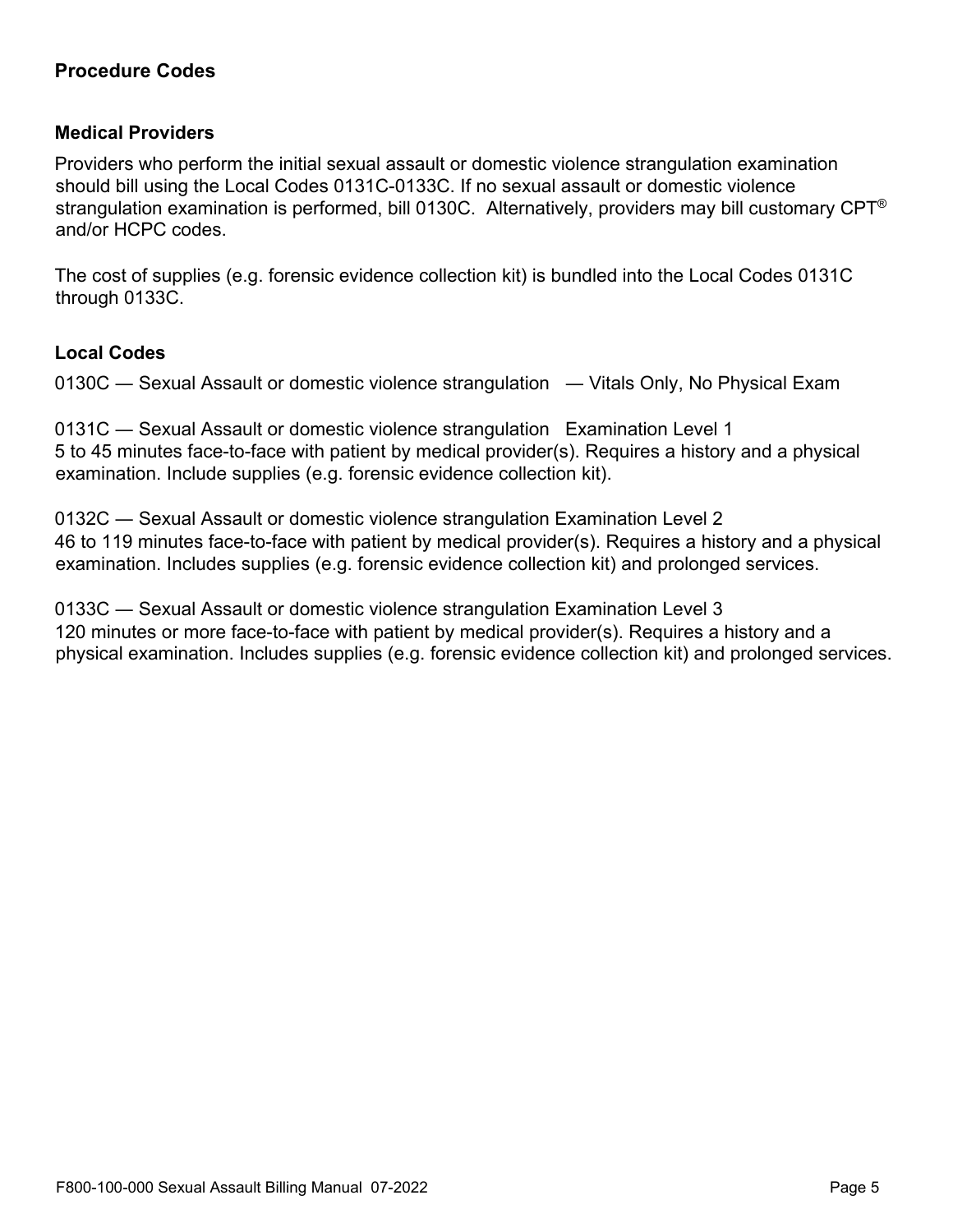#### **Sexual Assault or Domestic Violence with Strangulation Examination Local Codes and Fees**

| Code  | <b>Physician Non-Facility</b> | <b>Physician Facility</b> | <b>Nurse Non-Facility</b> | <b>Nurse Facility</b> |
|-------|-------------------------------|---------------------------|---------------------------|-----------------------|
| 0130C | \$130.81                      | \$86.22                   | \$130.81                  | \$86.22               |
| 0131C | \$257.33                      | \$165.55                  | \$257.33                  | \$165.55              |
| 0132C | \$550.47                      | \$434.90                  | \$550.47                  | \$434.90              |
| 0133C | \$647.98                      | \$526.47                  | \$647.98                  | \$526.47              |

Fees effective for date of service July 01, 2022 onward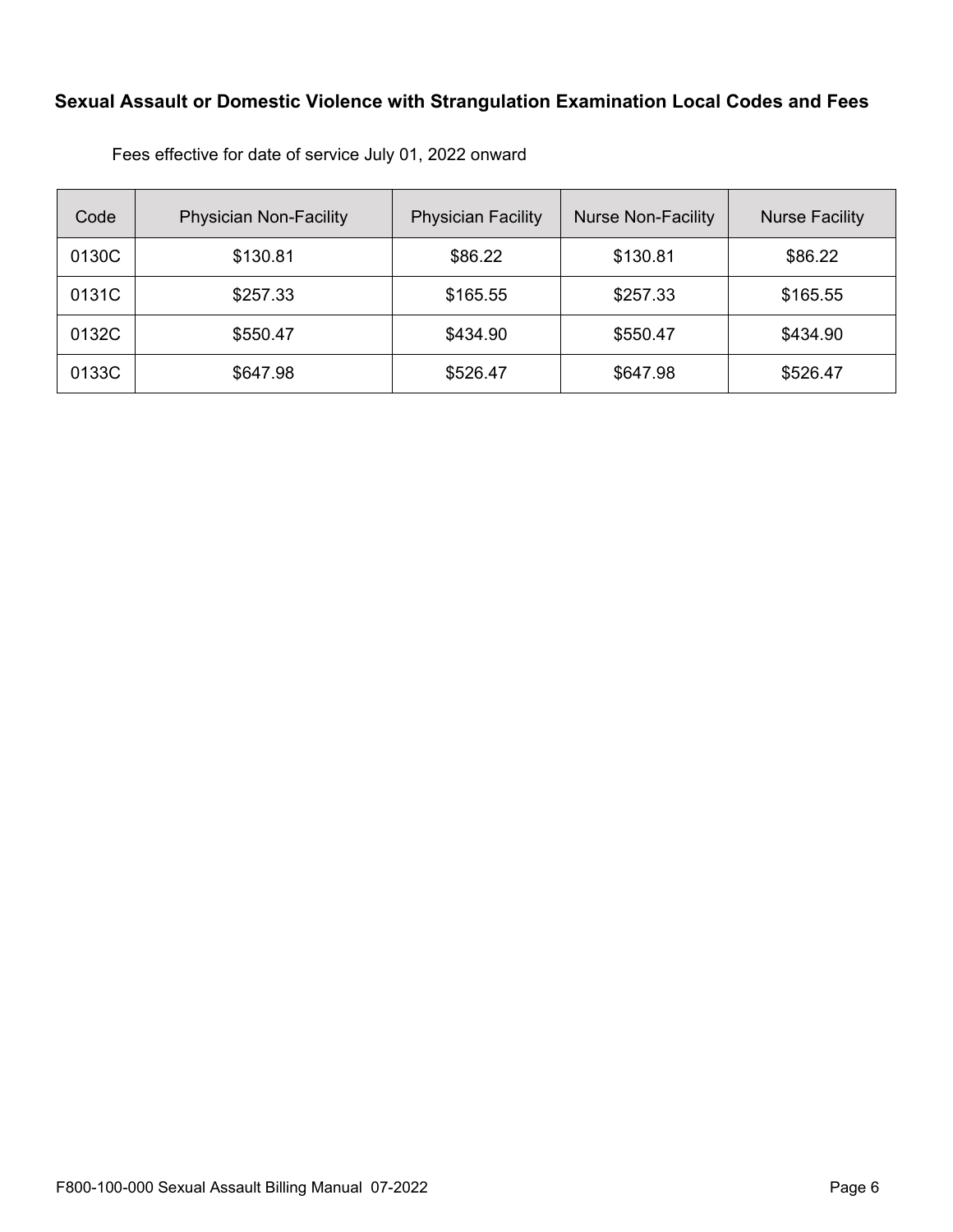#### **Hospital Bills (CMS-1450) for Sexual Assault**

**Hospital Facility** ― Bill customary CPT®, HCPC or Local codes 0130C-0133C.

**Laboratory** ― Cultures, Diagnostic Tests, Urine Serum Drug & Alcohol screen, CBC, Tests for baselines: HIV, Hep B, Hep C, STDs, Pregnancy.

**Diagnostics and Radiology** ― X-rays, Sonograms, CT Scans, MRI.

**Injections, Take-Home Drugs, Self-Administered Drugs** ― Sedative medications, Pain Medications, Substances related to exam procedure, Vaccines, Antibiotics.

#### **Hospital Pharmacy ― Must be billed separately by line item detail.**

Supplies associated with the treatment of physical injuries sustained during a sexual assault are not payable with the initial sexual assault exam.

Crime Victims Compensation Program will cover the following items when billed in conjunction with the initial sexual assault examination provided all other conditions satisfy RCW 7.68.170 Examination costs of sexual assault victims paid by state.

- Post coital contraception.
- Prophylaxis for sexually transmitted diseases.
- Hepatitis B Immune Globulin.
- Tetanus Toxoid vaccine.
- Up to a 28-day course of HIV therapy medication.

#### **Hospital Bills (CMS-1450) – for Domestic Violence with Strangulation**

**Hospital Facility** ― Bill customary CPT®, HCPC or Local codes 0130C-0133C.

**Laboratory** ― Lab tests deemed necessary by medical professional for strangulation exam.

**Diagnostics and Radiology** ― X-rays, Sonograms, CT Scans, MRI.

**Injections, Take-Home Drugs, Self-Administered Drugs** ― Sedative medications, Pain Medications, Substances related to exam procedure, Vaccines, Antibiotics.

#### **Hospital Pharmacy ― Must be billed separately by line item detail.**

Supplies associated with the treatment of physical injuries sustained during a domestic violence strangulation are not payable with the initial examination.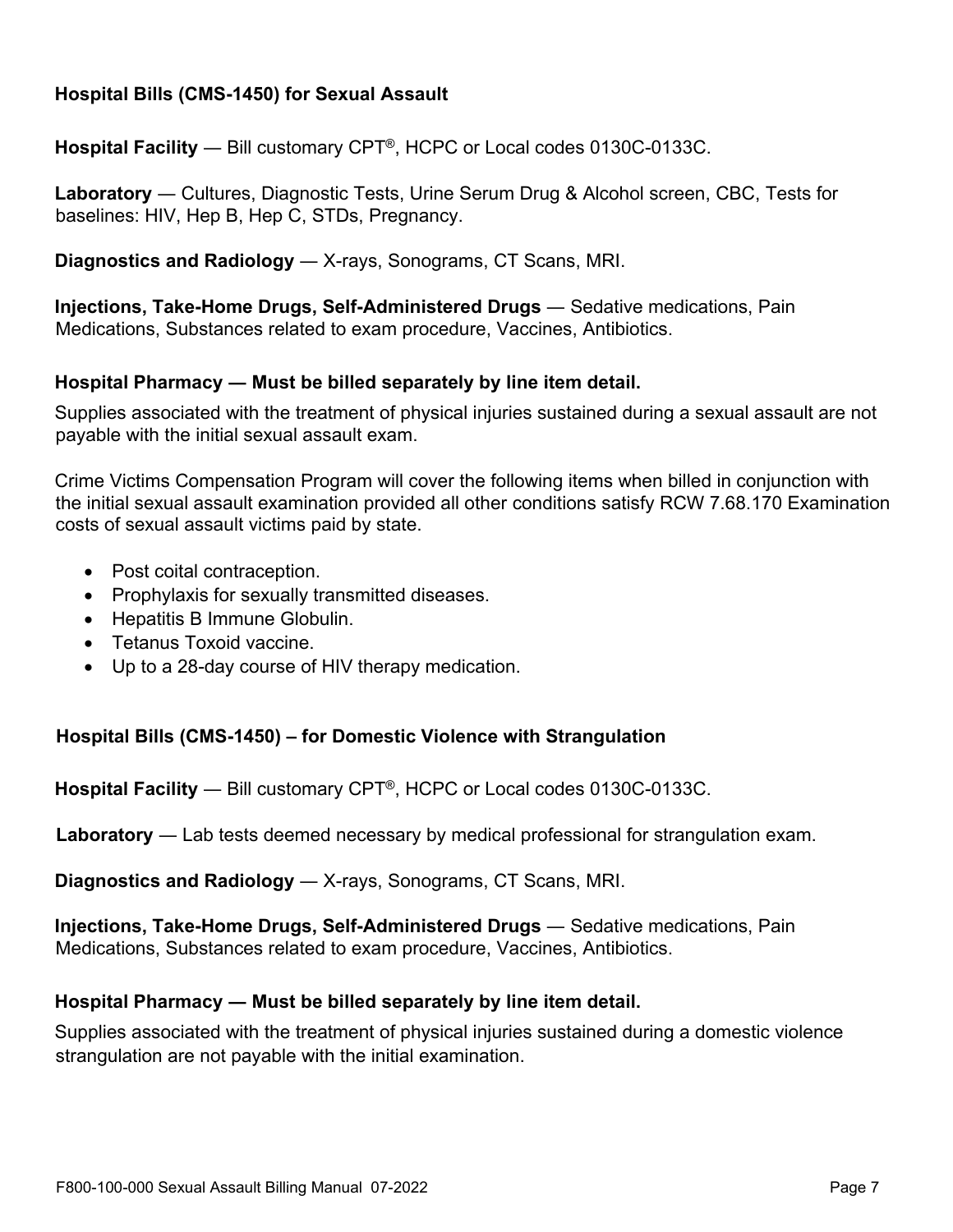#### **Billing Tips**

- For faster processing of your bill, submit the completed one-page Crime Victims Program Sexual Assault/Domestic Violence with Strangulation Report with your bill.
- The city, county or state where the assault occurred must be on the one page report or in the narrative report. If it is not, the bill will be denied.
- Include your provider account number on all bills and correspondence.
- When billing for the sexual assault or domestic violence strangulation exam, please indicate on the billing form or in the report who performed the exam (i.e. physician or nurse).
- Local codes 0130C through 0133C or  $CPT^{\circledcirc}$  codes are accepted for services associated with the initial sexual assault or domestic violence strangulation examination.
- ICD-9 diagnosis codes for sexual assault exams performed prior to 10/01/15 are: V71.5, 995.83 and 995.53.
- The ICD-10 diagnosis codes for sexual assault exams performed on or after 10/01/15 are: O9A.4, O9A.41, O9A.411, O9A.412, O9A.413, O9A.419, O9A.42, O9A.43, T74.2, T74.21,T74.21XA, T74.21XD, T74.21XS, T74.22, T74.22XA, T74.22XD, T74.22XS, T76.2, T76.21, T76.21XA, T76.21XD, T76.21XS, T76.22, T76.22XA, T76.22XD, T76.22XS, Z04.4, Z04.41, Z04.42
- The ICD-10 diagnosis codes for domestic violence strangulation exams performed on or after 07/25/2021 are: T71.193, T71.193A, T71.193D, T71.194, T71.194A, T71.194D
- If the bill form is not completed correctly, payment may be delayed, denied or the bill may be returned. If the bill is returned, it must be corrected and sent back as a new bill.
- If a follow up is a continuation of the initial exam this needs to be documented on the one page report form or narrative.
- Any requests for reconsideration of partially paid bills must be submitted on the Provider Request for Adjustment form, along with supporting documentation.
- Filing of a police report is not required to receive a sexual assault or domestic violence strangulation exam.
- Filing an application for benefits is not required to receive a sexual assault or domestic violence strangulation exam.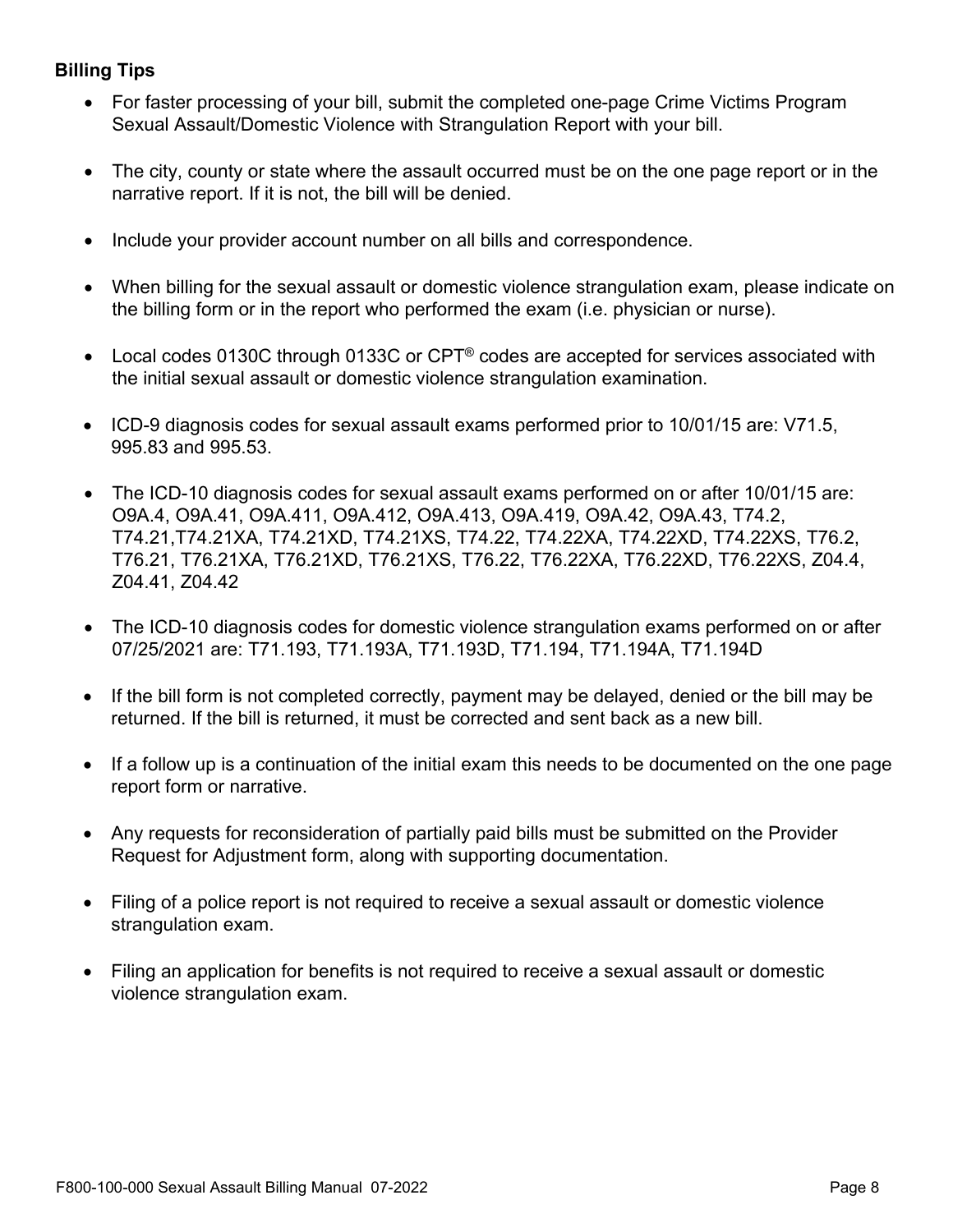#### **Site of Service Payment Differential**

The site of service differential is based on the Federal Centers for Medicare and Medicaid Services' payment policy and establishes distinct maximum fees for services performed in facility and nonfacility settings.

When services are performed in a facility setting, the Department makes two payments, one to the professional provider and another to the facility. The payment to the facility includes:

- Resource costs such as labor
- Medical supplies Medical equipment.

To avoid duplicate payment of resource costs, these costs are excluded from the professional services fee schedule rates for facility settings.

Professional services will be paid at the fee schedule rate for facility settings when the Department also makes a payment to a facility.

When services are provided in non-facility settings, the professional provider typically bears the costs of labor, medical supplies and medical equipment. These costs are included in the rate for non-facility settings.

Professional services will be paid at the rate for non-facility settings when the Department does not make a separate payment to a facility.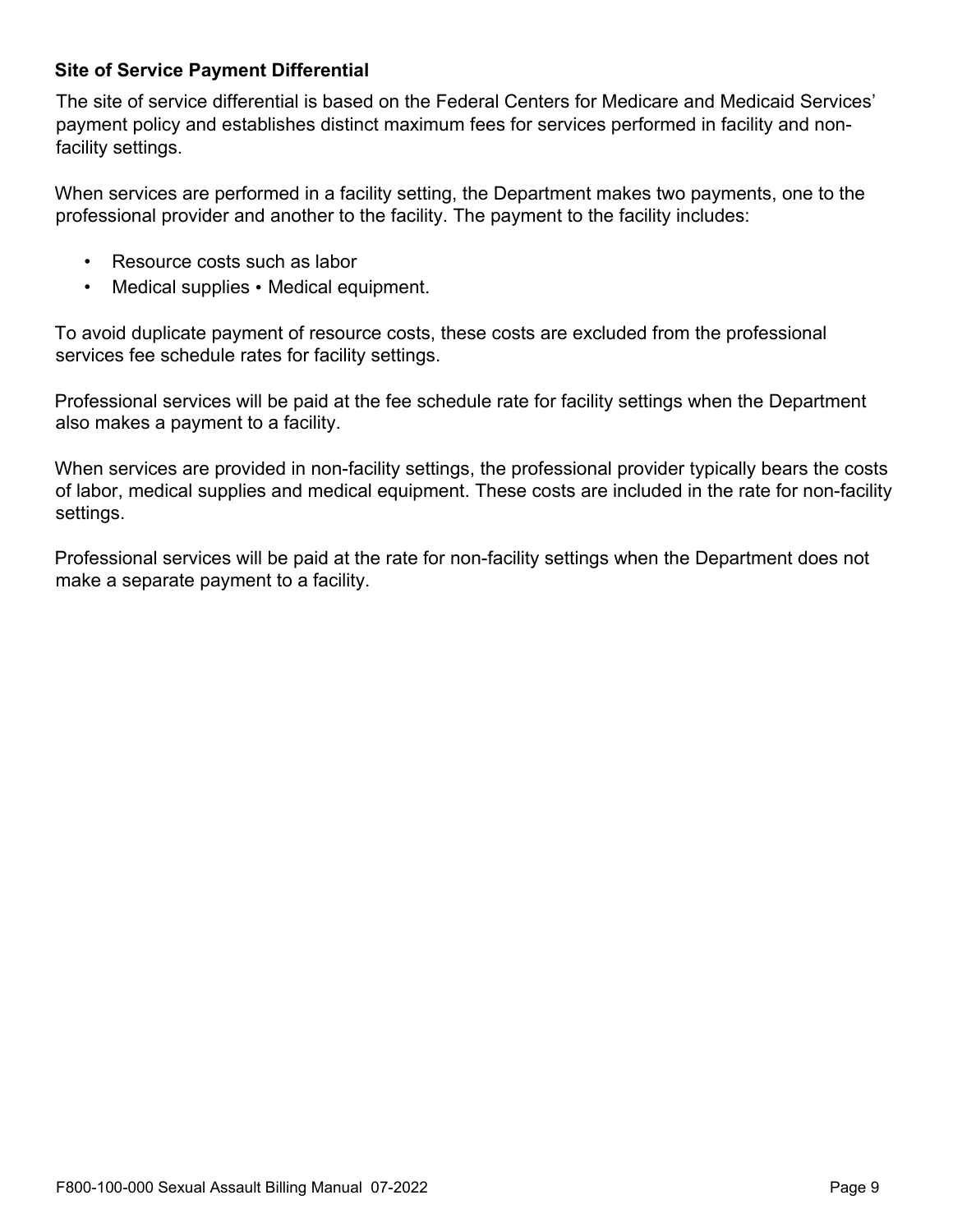#### **Provider Protests**

#### **Protest**

A protest is a timely request to the Crime Victims Compensation Program to reconsider any order, decision or remittance advice. A protest is considered less formal than an appeal and the reconsideration is done at the program level.

#### **How do I protest?**

Send a letter to the Crime Victims Compensation Program, PO Box 44520 Olympia, WA 98504-4520, with the following information:

- The decision you disagree with and why.
- The claim number, your name, the victim's name, remittance advice number and date.
- The more clearly you explain why you think our decision is wrong, and the more documentation you provide to substantiate your position, the better.
- All protests must be in writing and received by Crime Victims Compensation Program within the appropriate timeframe.

#### **What is the timeframe for filing a protest?**

- 90 days for initial payments/increased adjustments.
- 20 days for adjustments resulting in a decreased payment.
- The 90/20 days start from the date you receive the order, decision or remittance advice.

#### **What happens after I protest?**

We will:

- Determine if the protest is timely, within the 90/20 days.
- Review the protest.
- Gather any other applicable information.
- Issue a further remittance advice or order, which will either change or affirm the decision.

#### **What if my protest is not timely?**

We will issue an order informing you the decision is final and no adjustments can be made. (You can appeal this order to the Board of Industrial Insurance Appeals.)

#### **What if I still don't like your decision?**

You can file a timely, written, appeal with the Board of Industrial Insurance Appeals. PO Box 42401, Olympia, WA 98504-2401.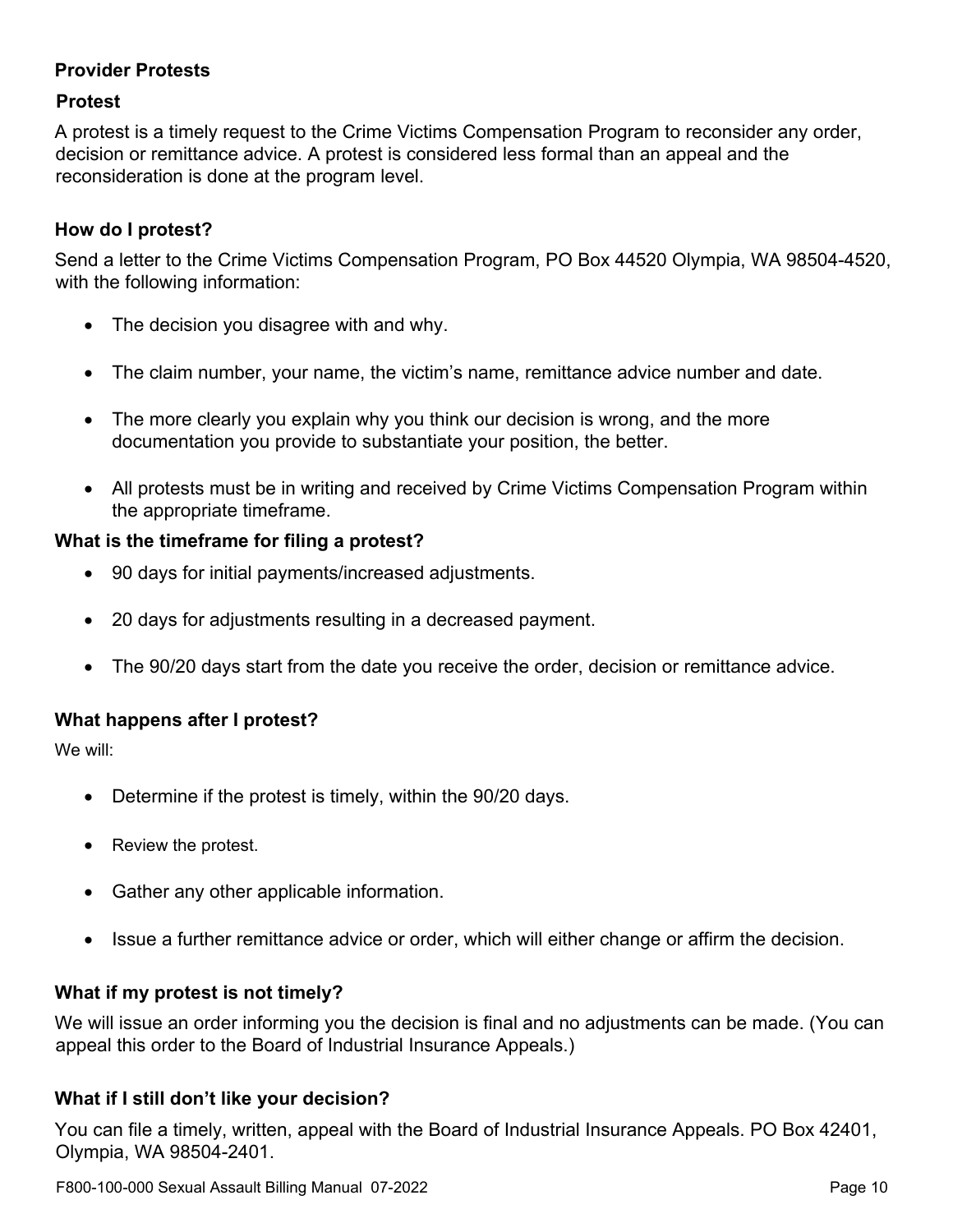#### **Paper Bill Forms**

Bill forms are available through our website or by contacting the Crime Victims Compensation Program at 1-800-762-3716 or the Labor and Industries office nearest you.

#### **Statement for Crime Victims Miscellaneous Services form (F800-076-000)**

<https://lni.wa.gov/forms-publications/F800-076-000.pdf>

#### **CMS 1500 Health Insurance Claim Form (F245-127-000)**

The CMS 1500 Health Insurance Claim form is a nationally accepted form.

<https://lni.wa.gov/forms-publications/F245-127-000.pdf>

#### **UB―04 CMS 1450 (F245-367-000)**

The UB―04 CMS 1450 is a nationally accepted form.

<https://lni.wa.gov/forms-publications/F245-127-000.pdf>

**Provider Request for Adjustment Form (F800-064-000)** 

<https://lni.wa.gov/forms-publications/F800-064-000.pdf>